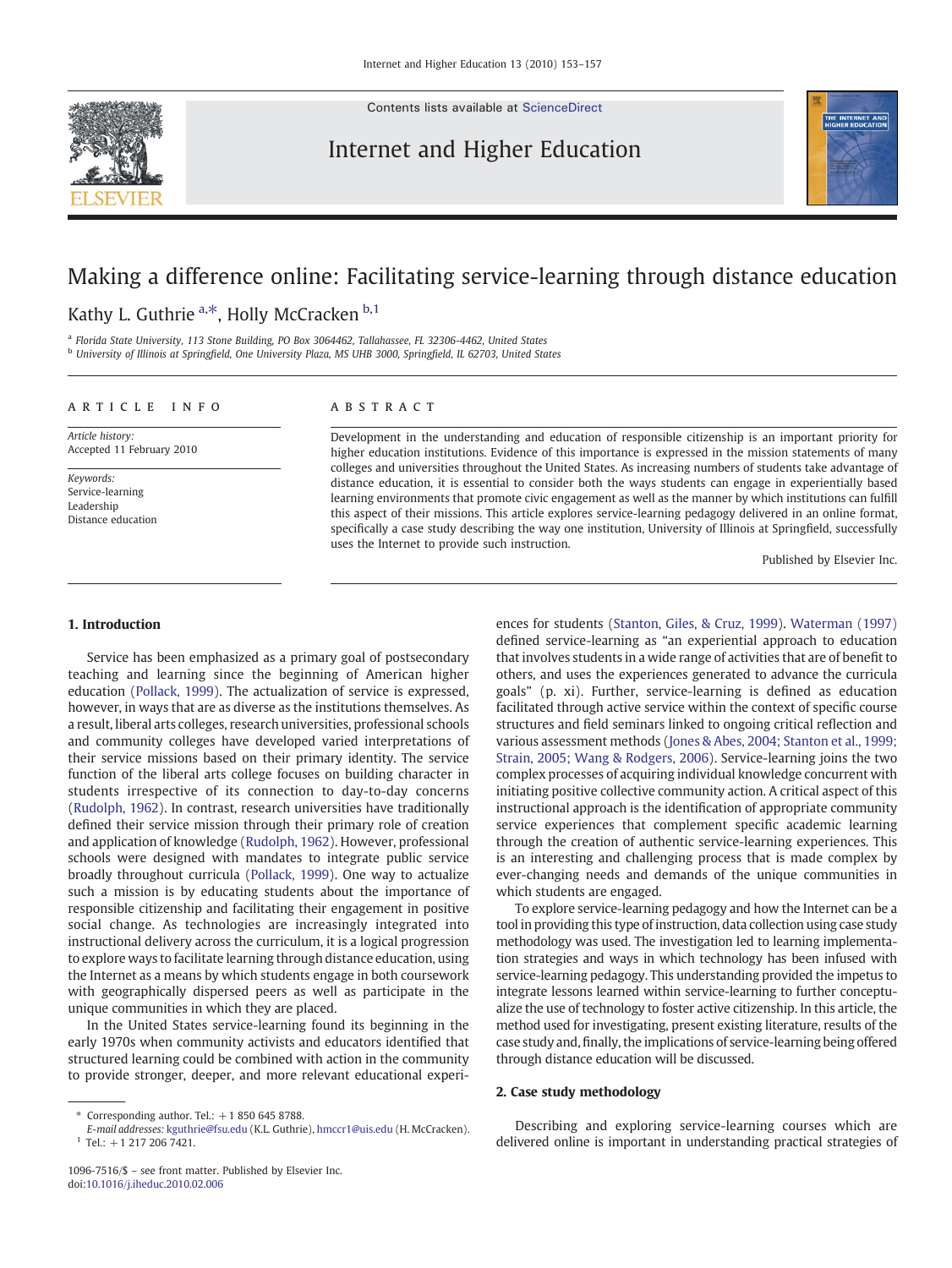implementation. Framing this description and exploration in a case study is appropriate to gain further knowledge. Case studies take into account a variety of evidence including documents, observations, interviews and artifacts [\(Yin, 1994](#page-4-0)). In this case study, the authors examined documents related to online service-learning courses, observed students enrolled in courses, interviewed various stakeholders and explored artifacts including technology used to support such use of the Internet.

Case studies concentrate on experiential knowledge and pay close attention to contextual influences [\(Stake, 2005\)](#page-4-0). In exploring online service-learning pedagogy, which is contextual, a singular case study on why and how a program is successful is appropriate. [Stake \(2005\)](#page-4-0) specifies that an "intrinsic case study" (p.445) is undertaken because a better understanding of a particular case is the goal. An "instrumental case study" is a particular case that may provide insight into a broad issue [\(Stake, 2005](#page-4-0), p.445). The design of this case study takes both intrinsic and instrumental types of case studies into account. Gaining a better understanding about how a specific service-learning program uses the Internet as a tool for education and what insight it can provide to educators are both important goals for this case study.

# 3. Service-learning and online instruction

Service guided within a structured curricular framework assists students to connect already existing knowledge with personal and academic development that continues throughout the experience [\(Jones & Abes, 2004; Stanton et al., 1999; Strain, 2005; Wang & Rodgers,](#page-4-0) [2006\)](#page-4-0). Such experientially based pedagogy is typically achieved through intentionally constructed curricula, field seminars and critical reflection seminars. The introduction of technology into this learning environment enables access to instruction to extend beyond the institution's immediate geographic region to those communities in which individual students live and participate every day. The potential impact facilitated through the introduction of technologies in experientially based curricula allows the effects of service to extend well beyond the classroom as students from diverse cultural, social, and economic backgrounds collectively investigate community development and dynamics within the framework of civic engagement, social action, ethics and leadership, and promoting influence and change.

# 3.1. E-service: integrating technology with experientially based service-learning

[Strait and Sauer \(2004\)](#page-4-0) adopted the term "e-service" to describe a distributed approach to facilitating collaborative virtual partnerships between coordinating institutions, students, and their servicelearning placements, associates and service recipients. Such collaborations extend beyond technological connections, dependent upon effectively supporting the development of relationships between members of the learning community, their peers and the instructor, among learners and their placements, and to the technology itself. When collaboration is the center around which instructional design and delivery is based, it is possible to create a cohesive approach to curricular implementation, maintain the integrity of the learning environment, and deliver contextually relevant experiences that are both individually and collectively meaningful, meeting the needs of all stakeholders in the e-service infrastructure.

E-service refers to an instructional approach by which students participate in community-based placements and complete associated course work online. Such placements may also include those service opportunities that can be completed exclusively in a virtual environment (for example, coordinating specific caused-based interest groups on behalf of one's placement using a social networking website). In order to actualize instructional objectives within a virtual classroom it is critical to create a secure web-based environment in which technologies are utilized in such ways as to support applied collaborative learning experiences ([Kiely, Sandmann, & Truluck,](#page-4-0) [2004\)](#page-4-0). Three goals direct the continuous use of technologies within this curricular framework: facilitating productive and participative learning communities; enabling assignment delivery; and promoting the development of significant areas of secondary learning, such as mastering the use of new media ([King, 2002\)](#page-4-0).

# 3.2. Creating a virtual learning environment

A web-based learning management system, Blackboard Inc.®, provides the technical infrastructure for the online service-learning courses, featuring a range of functions that enable ongoing interaction among peers, instructors, community service contacts and the learning environment itself. Individual applications are integrated as relevant to curricular goals and manageable by course participants in such ways as to move beyond simple information sharing to the development of substantive dialogue rooted in service experiences [\(Barab, Thomas, & Merrill, 2001](#page-3-0)). Certainly, promoting access and information sharing is among the most basic priorities in a virtual classroom, including the implementation of uniform minimum requirements for software, hardware and bandwidth; the availability of requisite plug ins and databases; and, the utilization of text-based lectures, podcasts and streaming video ([Hall, 2003; Van de Pol, 2001](#page-4-0)). Because stable and secure technologies are critical to enabling the most basic communication and interpersonal exchange, applications are selected based on their capacities to facilitate interaction and enable collaboration, for example, through the use of basic email, conferencing platforms, threaded discussions, or real-time chat and instant messaging. Moreover, it is important to integrate applications that enable archiving various learning objects (such as discussion transcripts or recorded audio and video presentations) from the course system, which can then be made available to students for ongoing documentation, review and reference (Lebow, Wagner, Marks & Gilbert in [Gilbert and Driscoll \(2002\)\)](#page-4-0).

Finally, it is imperative that any learning management system include applications that enable the administrative functions that accompany instruction, for example, identifying student participation patterns, generating assessment data, and enabling the ongoing distribution of content and collateral materials ([Hall, 2003; Ullman &](#page-4-0) [Rabinowitz, 2004\)](#page-4-0). Noting that software, hardware and digital access are not uniformly available media are integrated into the courses based on their capacity to advance communication as well as facilitate students' secondary skill development, promoting proficiency related to the applications themselves. However, it is critical that assignments, resources and other course materials are available to students in multiple formats to appeal to a range of skill levels and abilities, as well as to address multiple learning styles and preferences.

# 4. Case study results

While the technologies themselves afford media-based frameworks for ongoing interaction, the actual opportunities promoting participation are facilitated through instructional approaches that capitalize on formats that reinforce reflective teaching methods. Approaches utilized effectively across media include promoting authenticity in teaching, encouraging the development of autonomy through critical reflection, fostering collaborative inquiry in community through dialogue, and integrating learning situated in experience throughout all aspects of the course. Additionally, instructors teaching web-based service-learning courses must motivate and facilitate participative action through the use of technologies. [Meyers \(2008\)](#page-4-0) remarked that the exploration of important social concerns extends beyond one-dimensional information sharing; this level of dialogue is particularly effective when migrated to a media-rich learning environments.

To develop a pedagogical approach that promotes learning within an online academic setting, methods are selected that specifically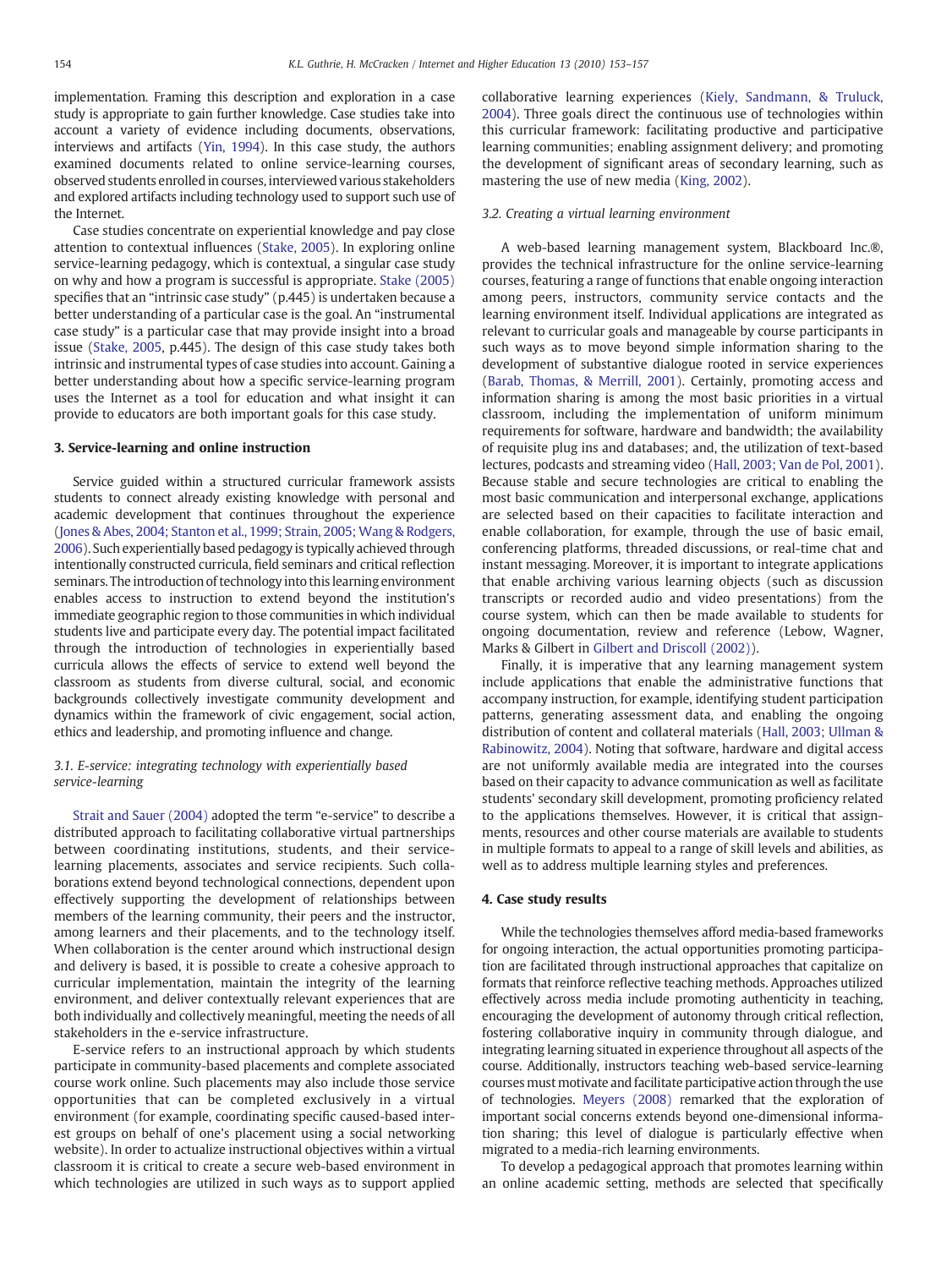capitalize on features of the learning management system. For example, the virtual environment offers many interesting options for continuous dialogue, through the use of such tools as asynchronous email or threaded discussion forums, real-time conferencing platforms or basic chat and instant messaging functions ([Barab, et al.,](#page-3-0) [2001; Meyers, 2008\)](#page-3-0). Instructional goals are also extended to areas for secondary skill building, such as the development of abilities to interact in meaningful ways in virtual learning environments, collaborate to achieve shared goals, and communicate using various media [\(King, 2002; Palloff & Pratt, 2007](#page-4-0)). Moreover, strategies are implemented that enable explorations of broader issues as they are actualized within service placements, such as socio-economic privilege and its relationship to the utilization of technology in general and, more specifically, the development of information literacy. Furthermore, instructional activities are implemented that facilitate the identification and development of practice-based competencies specifically required by local community service sites. Skills uniquely learned in collaboration with community members and organization leaders promote a level of critical inquiry and knowledge building that extend beyond the immediate instructional environment to the onsite communities of practice ([Gilbert & Driscoll, 2002\)](#page-4-0).

Finally, promoting the development of information literacy skills and examining the role of culture in individual participation and communication continue to be critical to ensure curricular goals and instructional methods, including the selection and utilization of technologies, are congruent with the best practices as reflected in current scholarship and research, pedagogical priorities and social realities.

## 4.1. University of Illinois at Springfield

At the University of Illinois Springfield two distinct online servicelearning courses have been offered over the past three years to over 300 undergraduate students. Students participating in these classes are largely online majors, studying from locations beyond the physical campus in Springfield, Illinois. The majority of students originate well beyond the central region of Illinois, including most of the United States and several foreign countries. These variables contribute to a diverse context in which to explore service. In general, these students represent both traditionally-aged and adult returning students, with the average age of participants being 34. They are particularly excited about the potential to study from a distance yet perform service in their local communities.

These two distinct online service-learning courses have similar structures; however, they focus on community engagement and responsible citizenship through different lenses. The first course, titled Learning and Serving in the Community, focuses on community engagement broadly, exploring, for example, its relevance to individual development as well as community organization. Upon completion of this course students have a working knowledge and comprehension of the history and philosophy of American community service; the nature and magnitude of social issues in student's local community; processes, structures and collaboration in community service; basic strategies and tactics utilized by groups and organizations to maintain or improve the quality of life in their communities; activities that lead to personal, professional and academic development through community service experiences; and, the ability to develop, present and implement action plans in a community setting.

The second offered course, titled Social Change and Leadership, examines community engagement from a positive social action framework, exploring the means by which different leadership styles enact positive, sustainable change within organizations, neighborhoods, and larger communities. Students identify and develop community service projects that result in specific outcomes planned in collaboration with their on-site supervisors. Upon completion of this course students gain a general understanding of service-learning through participation in an ongoing reflective learning process; recognition of various historical models of leadership in social change; development of core personal values and an ethical framework as applied in action to civic engagement and leadership issues; and, the identification of strategies for social influence and change in relationship to both the individual and larger society.

# 4.2. Instructional scope

In addition to selecting appropriate pedagogies and teaching methods, the topics selected for inclusion in the curriculum provide opportunities for students to explore engagement and responsible citizenship while using their own communities as "laboratories." Both courses require students to examine their personal definitions of community service; this is accomplished through the development of reflective papers and other exploratory assignments that encourage students to contemplate civic and community engagement within a personal framework. For example, educating students related to specific public policies, programs and activists facilitates insight into the development of the Western concept of community service; this, in turn, helps to situate service-learning within the context of their involvement in current civic engagement experiences. In addition, the knowledge of major leaders and activists helps to develop students' consciousness about the potential of the individual to enact change. Additional topics are focused upon to the extent that they further awareness and understanding of the primary curricular goals. For example, in the course titled Learning and Serving in the Community, oppression, privilege and social capital are included in the course scope: reflection on and dialogue about the ways these topics contribute to social issues in the world to create positive change is an important aspect of community service. In the course titled Social Change and Leadership, topics focus around community organizing and leadership; the conceptual framework of leadership as a process in creating positive social change is integrated throughout the course.

# 4.3. Course requirements

Beyond publicized technical requirements, both service-learning courses require the completion of individual action plans, 60 h of community service, reflection journals, participation in structured discussions, and reflective essays that conclude with final culminating papers. Each of these requirements promote critical inquiry and reflection related to course materials, students' community service experiences and the shared dialogue about the process of translating theory into practice.

Students are asked to select non-profit agencies and organizations in which their service will be performed. Once service sites are selected and confirmed with agency representatives, students are asked to determine individual learning goals for successful completion of the community service experiences. Students are required to create service action plans during which they are required to create three learning outcomes for their service experiences. With each learning outcome, they plan associated learning activities they will complete to accomplish the objective, those resources they will use to support their learning and assessment measures that indicate learning occurred.

The curricula are focused around creating opportunities for continuous critical inquiry and reflection; this is accomplished through the use of synchronous chats and asynchronous threaded discussions, structured collaborative projects, and written essays. For example, in the course Social Change and Leadership, two reflective essays that focus on course readings and experiences are required. One essay requires the review and written analyses of two excerpts, one from [Jane Addams' \(1910\)](#page-3-0) "Twenty Years at Hull House" and another from [Andrew Carnegie's \(1889\)](#page-4-0) "The Gospel of Wealth,"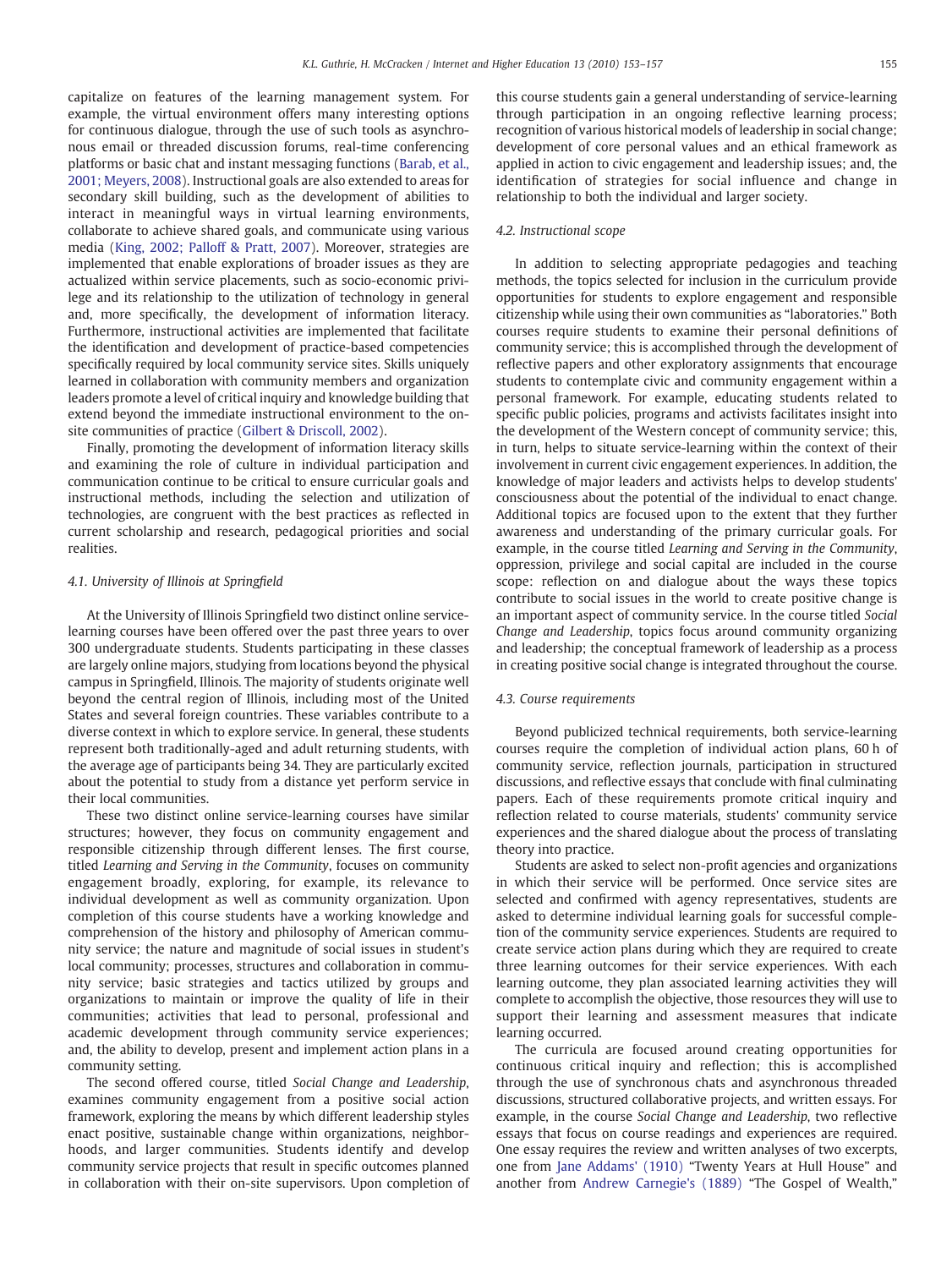<span id="page-3-0"></span>comparing and contrasting these two leaders and the means by which they created social change differently.

In particular, reflection journals are an important required element of both courses; such assignments facilitate personal insight as well as productivity towards learning outcomes. The documentation of the reflective process is substantial: twenty journal entries, approximately one to two pages in length, are required, or, roughly one entry for every three hours of community service provided. The journals are structured to provide guidance to those students who have never written in this specific format to reflect on individual and collective experiences. Students are instructed to discuss events, activities, discussions and other experiences, and subsequently follow up with descriptions of associated thoughts, feelings and learning moments. This general format allows students to focus more on substantive learning through a developing awareness of meaningful thoughts and feelings.

Both curricula require students to develop final reflective papers that represent a culmination of learning that occurred throughout the semester. Students reflect on both individual and collective learning goals, include analyses related to course content and materials, community service experiences and personal lessons learned throughout the semester. While majority of students write a paper, options of creating projects, such as a website or video presentation, are also available. This final reflective project allows students to see their development in a snapshot of the entire semester.

# 5. Discussion

Instructing hundreds of students through online service-learning courses has enabled a wealth of observations and pedagogical lessons, both successes and challenges. Successes, such as fulfilling institutional mission, reaching and impacting national and global communities, facilitating long-term commitment in communities, and witnessing the evolution of individual change are among the most valuable and are utilized in and integrated throughout the continued development of curricula. Because web-based service-learning courses extend broad access to learning within a context of geographic, socio-cultural and economic diversity, not only do students provide service in their own communities, they also travel outside of local regions to provide needed assistance throughout the United States and beyond. Participation in these types of experiences and the subsequent dialogues with peers enables a rich environment that promotes deep learning.

The facilitation of longer-term commitments in communities is a unique success. For those students who have lived their entire lives in communities but have never had opportunities to serve, these courses provide structures around which to explore potential interests, assistance in identifying unmet needs, and support for locating specific agencies and connecting with the appropriate individuals. As previously noted, while some students travel outside of the communities in which they live to serve, most students explore local issues to creatively investigate ways they can collaborate to make a difference. Students often report continued involvement in service following the conclusion of the courses. This affords a more substantial commitment to communities and enables the completion of long-range project planning and implementation as well as ongoing personal growth.

While there are significant successes in instructing web-based service-learning courses, there exists a range of challenges inherent in developing and teaching curricula that utilizes highly interactive instructional approaches. The establishment of the virtual teaching and learning environment is in and of itself challenging. It requires capturing and nurturing teaching moments that occur both during planned web-based activities as well as through spontaneous learning experiences encountered in face-to-face interactions at community service sites. The construction of such instructional experiences is made particularly complex as they occur within virtual learning environments in which students and instructors never come into physical contact with one another. As in most virtual communication, nonverbal body language and unspoken cues are difficult to discern. Moreover, supporting students as they develop essential skills to generate and continue ongoing engagement is a constant instructional challenge. It is a difficult task for an instructor to identify and understand what are often disparate skill sets among enrolled students; this impacts instructors' abilities to facilitate and assess learning in ways that are personally relevant to individual students.

Challenges to facilitating online service-learning, such as the management of increasing course sizes and implications for instructional workload, require continued attention as web-based curricula continue to be developed and managed. For example, balancing the development and delivery of meaningful learning experiences within the context of increasing enrollments is a growing concern related to both teaching and course management. Increased enrollments pose challenges in managing the level, quality and quantity of the type of intimate course discussions required to facilitate individual awareness and collective knowledge building. While varying formats and media assist in creating an environment in which to conduct intimate course discussions, it is sometimes at the sacrifice of collaborative learning opportunities and the connectedness of the students to the curricula as well as to one another.

Additionally, the continuous integration of evolving technologies into instruction while meeting curricular goals, monitoring student capabilities, and managing provider communications and needs requires ongoing attention. Certainly, the continued integration of new media in curricula is a priority as it facilitates expanded access to the learning environment, enables multiple learning styles and processes, and allows multiple modes of creative expression and responsiveness. However, the integration of media in curricula must correlate directly to the median competencies of enrolled students so that the virtual environment does not become unwieldy or create barriers to participation.

Finally, explorations of broader issues such as socio-economic advantage and privilege and their relationship to accessing information technology, developing skills in information literacy, and the role culture plays in individual participation and communication continue to be critical to ensure curricular goals and instructional methods. Additionally, including the selection and utilization of technologies need to be congruent with the larger academic field, pedagogical priorities and social realities. Consideration of these types of variables is critical, both for the instructor when planning instructional methodology as well as for students as they provide service to organizations and agencies.

### 6. Summary

Online service-learning courses provide new opportunities for civic education. The Internet becomes an educational tool that expands working in a local community to working in a global community. Specifically, the University of Illinois at Springfield has provided new opportunities for faculty members, community members and students through expanding the use of the Internet to offer service-learning to students located around the world. While servicelearning pedagogy has been actively explored in the United States since the 1970s [\(Stanton et al., 1999](#page-4-0)), facilitating this type of learning using the Internet is relatively new. As a result of providing this type of pedagogy online for over three years, lessons from the virtual classrooms provide information for additional practitioners to develop and deliver such courses successfully.

# References

Addams, J. (1910). Twenty Years at Hull House. Chicago: Macmillan.

Barab, S., Thomas, M., & Merrill (2001). Online learning: From information dissemination to fostering collaboration. Journal of Interactive Learning Research, 12(1), 105−143.